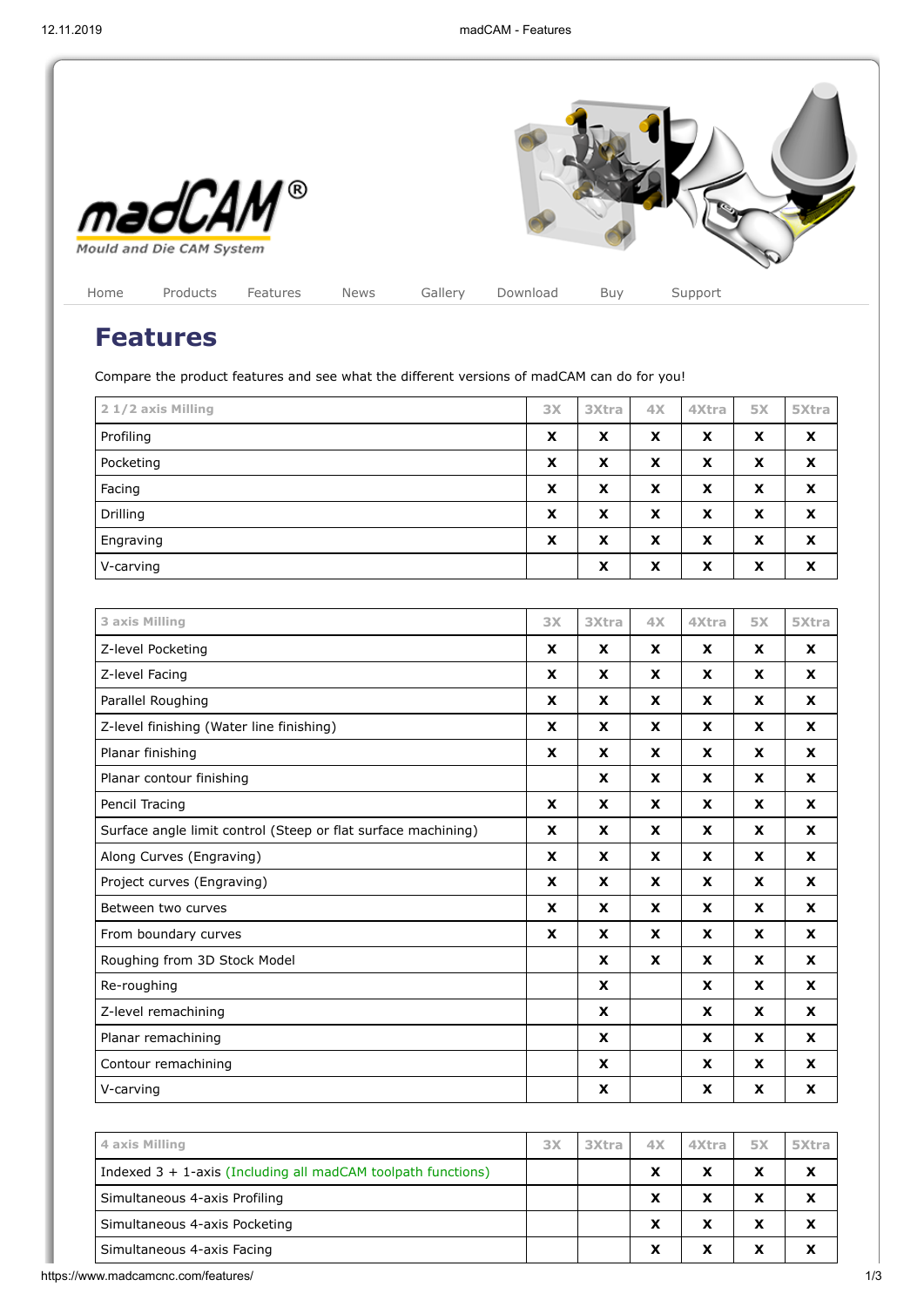| Simultaneous 4-axis Radial-level Pocketing                    | X        | X            | X | X |
|---------------------------------------------------------------|----------|--------------|---|---|
| Simultaneous 4-axis Radial-level Facing                       | <b>X</b> | X            | X | X |
| Simultaneous 4-axis Parallel Roughing                         | X        | $\mathbf{x}$ | X | X |
| Simultaneous 4-axis Radial-level finishing                    | X        | X            | X | X |
| Simultaneous 4-axis Planar finishing                          | X        | X            | X | X |
| Simultaneous 4-axis Planar contour finishing                  | X        | X            | X | X |
| Simultaneous 4-axis Spiral finishing                          | X        | X            | X | X |
| Simultaneous 4-axis Pencil Tracing                            | <b>X</b> | X            | X | X |
| Surface angle limit control (Steep or flat surface machining) | <b>X</b> | X            | X | X |
| Simultaneous 4-axis Along Curves (Engraving)                  | X        | X            | X | X |
| Simultaneous 4-axis Project curves (Engraving)                | <b>X</b> | X            | X | X |
| Simultaneous 4-axis Between two curves                        | <b>X</b> | X            | X | X |
| Simultaneous 4-axis From boundary curves                      | X        | X            | X | X |
| Simultaneous 4-axis Roughing from 3D Stock Model              | X        | X            | X | X |
| Simultaneous 4-axis Radial-level remachining                  |          | X            | X | X |
| Simultaneous 4-axis Planar remachining                        |          | X            | X | X |
| Simultaneous 4-axis Contour remachining                       |          | X            | X | X |
| Simultaneous 4-axis V-carving                                 |          | X            | X | X |

| 5 axis Milling                                                                                              | 3X | 3Xtra | 4X | 4Xtra | <b>5X</b> | 5Xtra    |
|-------------------------------------------------------------------------------------------------------------|----|-------|----|-------|-----------|----------|
| Indexed $3 + 2$ axis (Including all madCAM toolpath functions)                                              |    |       |    |       | X         | <b>X</b> |
| Simultaneous 5 axis from axis of revolution<br>(Including all madCAM toolpath functions except re-roughing) |    |       |    |       | X         | X        |
| Simultaneous 5-axis Drive Surface Offset-level Pocketing                                                    |    |       |    |       |           | X        |
| Simultaneous 5-axis Drive Surface Offset-level Facing                                                       |    |       |    |       |           | X        |
| Simultaneous 5-axis Drive Surface U-V Roughing                                                              |    |       |    |       |           | x        |
| Simultaneous 5-axis Drive Surface Offset-level finishing                                                    |    |       |    |       |           | X        |
| Simultaneous 5-axis Drive Surface U-V finishing                                                             |    |       |    |       |           | X        |
| Simultaneous 5-axis Drive Surface border contour finishing                                                  |    |       |    |       |           | x        |
| Simultaneous 5-axis Closed Drive Surface spiral finishing                                                   |    |       |    |       |           | X        |
| Simultaneous 5-axis Drive Surface Pencil Tracing                                                            |    |       |    |       |           | X        |
| Simultaneous 5-axis Drive Surface angle limit control                                                       |    |       |    |       |           | x        |
| Simultaneous 5-axis SWARF Profiling from surface edge curves                                                |    |       |    |       |           | X        |
| Simultaneous 5-axis Profiling perpendicular to surface                                                      |    |       |    |       |           | x        |
| Simultaneous 5-axis Part trimming from curves and vectors                                                   |    |       |    |       |           | X        |

| <b>Regions and Boundaries</b>                                              | 3X | <b>3Xtra</b> | 4X | 4Xtra | <b>5X</b> | 5Xtra |
|----------------------------------------------------------------------------|----|--------------|----|-------|-----------|-------|
| Box work piece                                                             | X  | x            | X  | X     | X         | X     |
| <b>Region Curves</b>                                                       | X  | x            | X  | X     | X         | X     |
| Tool path Clipping planes                                                  | X  | x            | X  | X     | X         | X     |
| User defined 3D stock models (Except simultaneous 5-axis drive<br>surface) |    | x            | X  | X     | X         | x     |
| Drive Surface calculation height and depth option                          |    |              |    |       |           | X     |
| Regions from drive surface borders (trim curves)                           |    |              |    |       |           | x     |
| Drive Surface tool path clipping levels option.                            |    |              |    |       |           | x     |
| Simultaneous 5-axis vertical angle limit option                            |    |              |    |       |           |       |

┑

Τ

Τ

Т

 $\Gamma$ 

┑

Τ

Τ